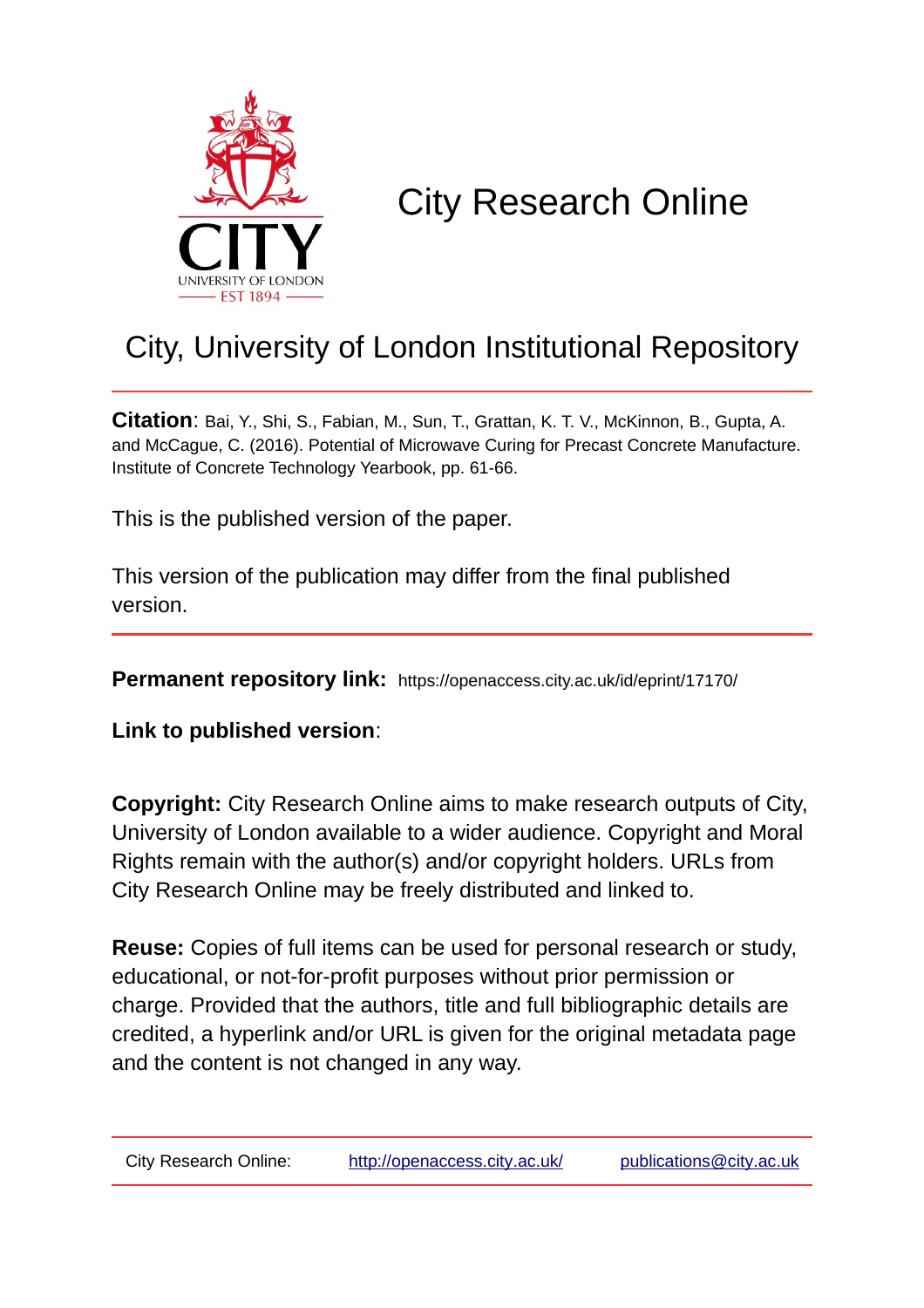# Potential of Microwave Curing for Precast Concrete Manufacture

#### **Yun Bai, Shi Shi and Yaodong Jia**

Advanced and Innovative Materials (AIM) Group, University College London

#### **Matthias Fabian, Tong Sun, Ken T.V. Grattan**

Research Centre of Photonics and Instrumentation, City University of London

#### **Bob McKinnon**

Industrial Microwave Systems Ltd

#### **Abhey Gupta** Macrete Ireland Limited

**Colum McCague** Mineral Products Association

**Dr Yun Bai** is Reader in Materials in the Department of Civil, Environmental & Geomatic Engineering (CEGE) at University College London (UCL). He is the Head of the Advanced and Innovative Materials (AIM) Group and Deputy Head of Civil Engineering Section in CEGE. His current research interests include: novel, low-carbon and lowenergy cementitious materials, durability of cementitious materials, structural health

monitoring and nuclear waste immobilisation. Dr Bai is currently member of RILEM committee TC 224-AAM, member of The Institute of Concrete Technology (ICT), member of American Concrete Institute (ACI) and member of the Cementitious Materials Group Committee, The Institute of Materials, Minerals and Mining (IoM3).

**ABSTRACT:** In this paper, an ongoing research sponsored by Innovate UK on developing an intelligent microwave system for manufacturing

concrete products is introduced. The key features of this microwave system include using optical fibre Bragg grating (FBG) sensors to control the temperature and the humidity inside concrete and microwave oven cavity, respectively. Using this tailor-made microwave system, research is ongoing in the Advanced and Innovative Materials (AIM) Group at University College London to explore the potential of curing two types of low-carbon cementitious systems, namely high-volume fly ash (HVFA) and alkali-activated fly ash (AAFA). In both systems, thermal curing is essential for the strength development, in particular, early strength development. Their results indicate that, by using the microwave curing technique, the low-carbon performance can be achieved from both systems whilst the early strength was not affected. The current results also demonstrate a good potential of microwave curing for manufacturing low-carbon precast concrete elements in the future.

**KEYWORDS:** ACCELERATED CURING, LOW-CARBON, LOW-ENERGY, MICROWAVE CURING, PRECAST CONCRETE

#### INTRODUCTION

Accelerated curing has been extensively adopted to facilitate the development of early strength of Portland cement (PC)-based precast concrete elements, as it can lead to  $a$  more frequent reuse of the forms, casting beds and curing facilities, reducing the overall cost. On the other hand, in the case of some other cementitious systems, such as alkali-activated fly ash (AAFA), due to the nature of the chemical reaction involved, accelerated curing is actually essential for initiating the chemical reaction at the first instance before any strength could even be developed.

The most widely used accelerated curing method in industry is steam curing<sup>[1,2,3]</sup>. Primarily dependent on thermal conduction mechanism, under steam curing, heat is transferred by following an 'outside – in' path, i.e., from the surface to the core of the concrete elements. However, as concrete is not a good thermal conductor due to its low thermal conductivity of 2.267 J/m<sup>2</sup>s°C/m, steam curing is a slow and inefficient heat transfer process. Moreover, when large or thick concrete products are cured by steam curing, it may lead to thermal stress due to non-uniform heating, which is detrimental to the strength development of concrete products<sup>[4]</sup>. Moreover, although

production time can be decreased by applying steam curing, the energy consumed during the curing process is a major concern, which inevitably increases the production cost and causes some concerns over the sustainability of precast concretes. As a result, alternative curing methods with low energy consumption are needed.

Different from steam curing which is dependent on the thermal conduction, microwave heating relies on energy conversion, which can result in a fast volumetric heating. As all the components of concrete are dielectric materials, particularly water, they can absorb microwave effectively and electromagnetic energy can thus be instantly converted into thermal energy. Although microwave has been well-established in the wood and plastics industry, only limited efforts have been made in the past to employ microwave as an alternative to conventional accelerated curing techniques used in concrete industry. The use of microwaves to accelerate the curing of concrete was first reported in 1968<sup>[5]</sup>. Following this, some other pilot research were carried out to cure various cementitious products [6,7,8]. Whilst all these work have proved that microwave curing could be a promising alternative accelerated curing method for the production of precast concrete with shorter curing duration and lower energy consumption, neither the curing temperature nor the relative humidity was well controlled during microwave curing process, which may cause long-term strength loss and durability problems in the future.

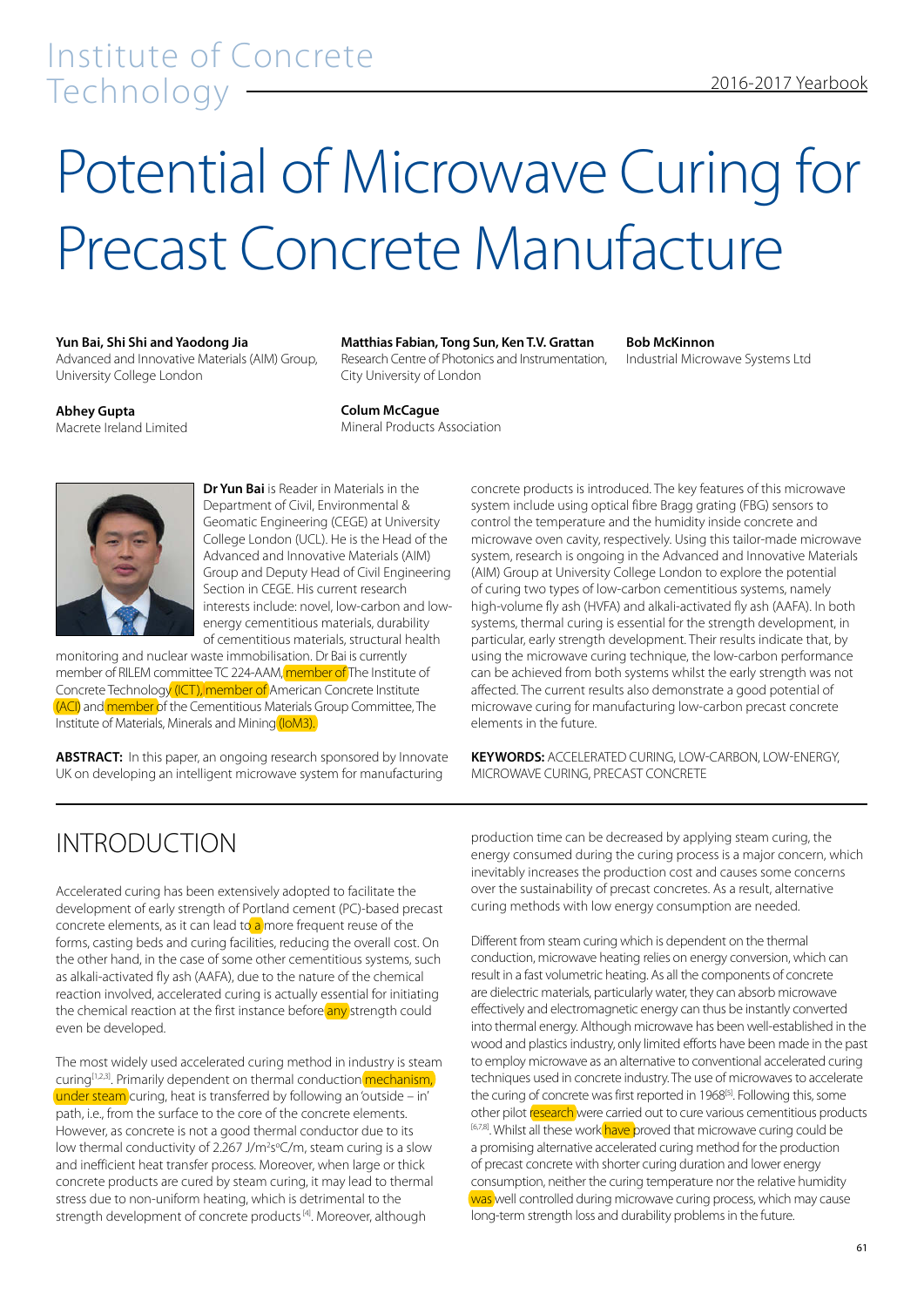# Institute of Concrete Technology 2016-2017 Yearbook

To address these issues, a research consortium was formed between University College London, City University of London, Industrial Microwave Systems and Macrete (Northern Ireland) in 2013, sponsored by a £1.08 Innovate UK project, to develop a smart microwave system for curing concrete over the past three years. The key features of this microwave system include using optical fibre Bragg grating (FBG) sensors to control the temperature and the humidity inside concrete and microwave oven cavity, respectively. Using this tailor-made microwave system, research has been conducted in the Advanced and Innovative Materials (AIM) Group at University College London to explore the potential of curing two types of low-carbon cementitious systems, namely high-volume fly ash (HVFA) and alkali-activated fly ash (AAFA). In both systems, thermal curing is essential for the strength development. Details of the microwave system developed in this project, together with the results obtained from both HVFA and AAFA systems, are reported below.

#### DEVELOPMENT OF A SMART MICROWAVE SYSTEM FOR CURING **CONCRETE**

A typical curing cycle for the manufacture of precast PC-based products is shown in Figure 1, which generally consists of four stages: delay period, temperature rise period, curing period at maximum temperature and cooling period [2]. A delay period is a period between the casting of concrete and the start of thermal curing which is adopted to allow the concrete to gain some initial strength after mixing in order to better resist the thermal stresses in the subsequent thermal curing stages. Although, in theory, the delay period should last until the concrete reaches its final setting, in practice, the delay period is usually controlled between two hours and five hours in order to allow the concrete to develop sufficient early strength to resist the expansive forces generated during heating. During the temperature rise period, the most important factor that needs to be controlled is the rate of temperature rise, which is, somehow, dependent upon the delay period. In general, it has been agreed that a lower rate of temperature rise can benefit the strength gain with less decrease of strength at a later age [9,10,11]. However, the mix design, the size and shape of concrete products also need to be taken into consideration when the rate of temperature rise is determined. Nonetheless, in industrial applications, a rate of temperature rise of 20°C/hour is widely adopted. The maximum temperature is usually 70°C in most industrial applications [12], in order to prevent the conversion of AFt phase to AFm phase at higher temperature and the subsequent delayed ettringite formation (DEF) at later age<sup>[13,14]</sup>. On the other hand, as strength gain of concrete is primarily attributed to the hydration of cement, a minimum moisture level should be maintained to allow the maximum hydration of cement and the established belief is that the hydration rate is not adversely affected at a RH level above 80% in the capillary pores of concrete<sup>[11]</sup>. Therefore, it becomes evident that, to develop a microwave curing system for industrial applications, accurate controls of temperature, the rate of temperature change and the moisture level are essential.

A thorough review of the literature indicated that most of the previous work were carried out in domestic microwave ovens with a fixed power output ranging from 650W to 850W which was too high for the specimens being cured. In an attempt to control the temperature and the rate of temperature rise, extra water (referred to as water

load in these studies) was introduced into the microwave oven [15]. Alternatively, pulsed regime (i.e., by turning on and off the microwave generator) was adopted. Although some improvements were made in laboratory studies with these measures, real-time temperature monitoring was not available during the curing process and the power output of microwave could not be regulated in response to the rate of temperature rise and maximum curing temperature. As a consequence, the samples could be subjected to overheating and possible damage under microwave curing.



**Figure 1: Typical curing cycle in manufacturing precast concrete products (ACI, 1980).**

Due to the limitations of domestic microwave ovens, efforts have been made by some researchers to develop tailored microwave systems for curing concrete [16,17,18,19].The concept of 'temperature feedback control' was adopted to achieve the desired temperature profile. However, thermocouple was used to monitor the temperature in these studies. To avoid 'sparking' caused by the electromagnetic interference on the metallic surface of the thermocouple, special shielding was employed which can cause undesirable reflections, leading to the formation of 'hot' and 'cold' spots within the concrete. If a suitable shielding was not available, glass tubes were cast in concrete so that thermocouple could be inserted at intervals during which the microwave power was off and the oven door was opened. It is obvious that this system cannot be used to achieve continuous control. Additionally, a strength decrease of 10%-12.6% was found in a sample with an embedded thermocouple in comparison with a sample without a thermocouple [20] which was attributed to the interference caused by the metallic thermocouple to the electromagnetic field of microwave.

As highlighted before, in addition to the temperature control, the concrete products should also be cured under a moisture higher than 80% R.H. level in order to ensure the quality and long-term performance of concrete products. However, in the previous work, no moisture control was adopted which is considered to be inadequate, even if there are some evaporation during the microwave heating process.

To address the above issues, in the current project, optical FBG temperature sensors developed by the Research Centre of Photonics and Instrumentation at City University of London were incorporated into a bespoke dual-frequency solid-state microwave oven (SS500) manufactured by Industrial Microwave Systems in Milton Keynes (see Figure 2). This FBG temperature sensor can provide real-time temperature profile within the concrete at different depth. The highest temperature within the concrete is used for the 'temperature feedback control'.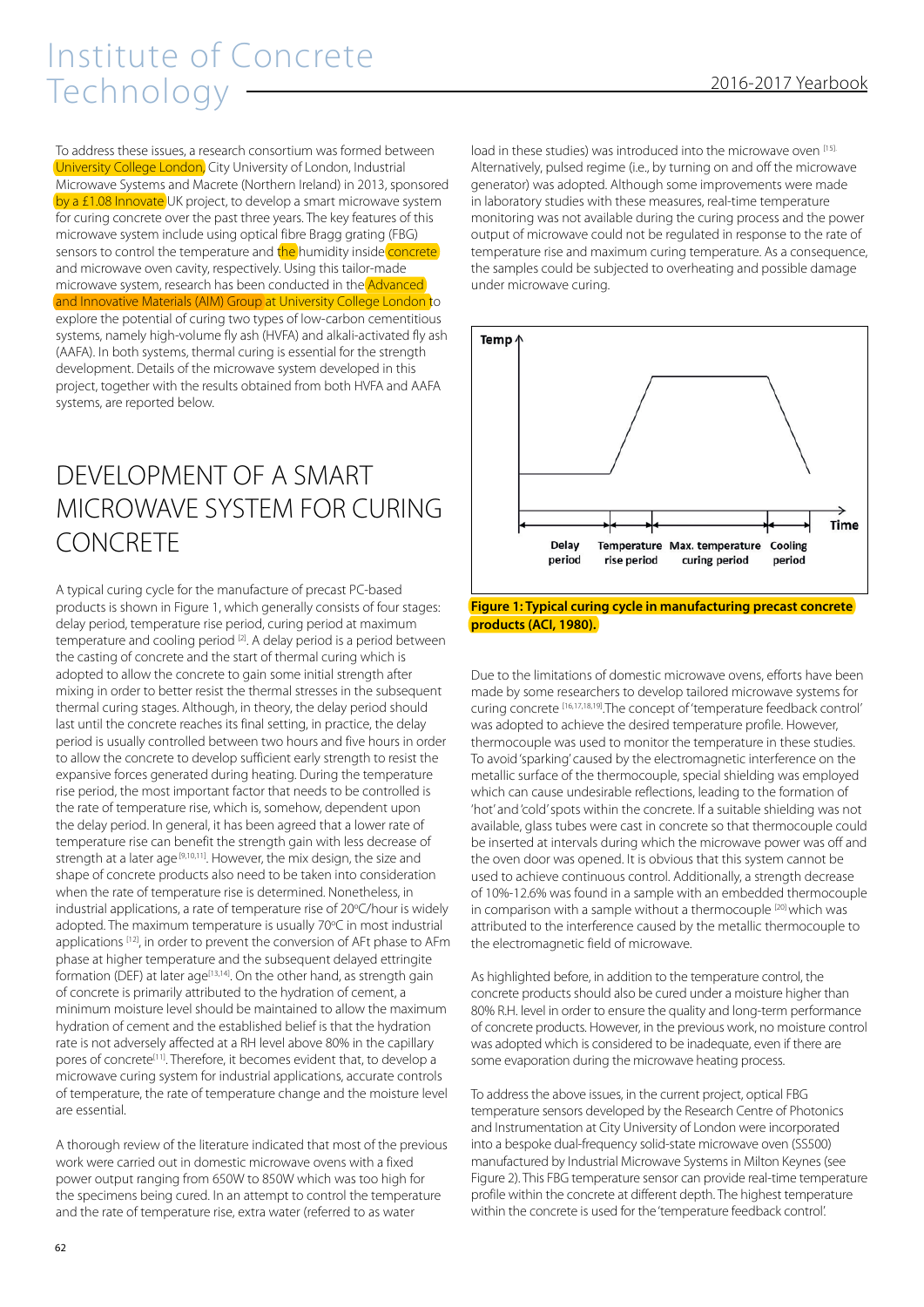

**Figure 2: Schematic of smart microwave oven system.**

Compared to the metallic thermocouple, FBG sensors are immune to microwave radiation. They are also much smaller in size and easier to multiplex in concrete. Automatic control of the microwave oven is then accomplished using the software LabVIEW Version 5.5 (Figure 3). Through a Proportional-Integral-Derivative (PID) algorithm, the microwave power was then regulated to maintain the target curing temperature within the set range based on the temperature obtained from the FBG sensor embedded in the concrete sample. A humidifier, which can be controlled by the FBG humidity sensor, is also integrated into the microwave oven in order to maintain a humidity above 90% R.H. For the first time, noninvasive measurements could be taken at different depths using a single probe in a microwave environment (see Figure 4). Another feature which should be highlighted is the distribution of the microwave power. In order to achieve a uniform distribution of microwave power, the power supply units have been distributed inside the oven, i.e., two units on the top and two at the bottom. In addition, to ensure sufficient penetration of microwave power can be achieved, in particular, when concrete is still fresh, power supply units with different frequencies have been used in this tailored microwave oven. There are two 2.45 GHz power supply units and two 0.896 GHz units. Depending on the type and the geometry of the concrete products to be cured, an appropriate frequency could be applied. Additionally, power meters were installed for the microwave oven and the thermal oven to monitor the energy consumption during each curing process (Figure 5).

Making use of this fully automated, tailor-designed microwave system, two types of low-carbon cementitious systems, namely HVFA and AAFA, have been manufactured and cured in the AIM Group at



University College London. The preliminary results obtained from their study are reported in the following sections for each system, respectively.





 $T2 \rightarrow$ 

 $T4 -$ 

 $-$  T3

T<sub>5</sub>

**Figure 3: Automatic control interface for the smart microwave oven system.**

100 mm concrete

cube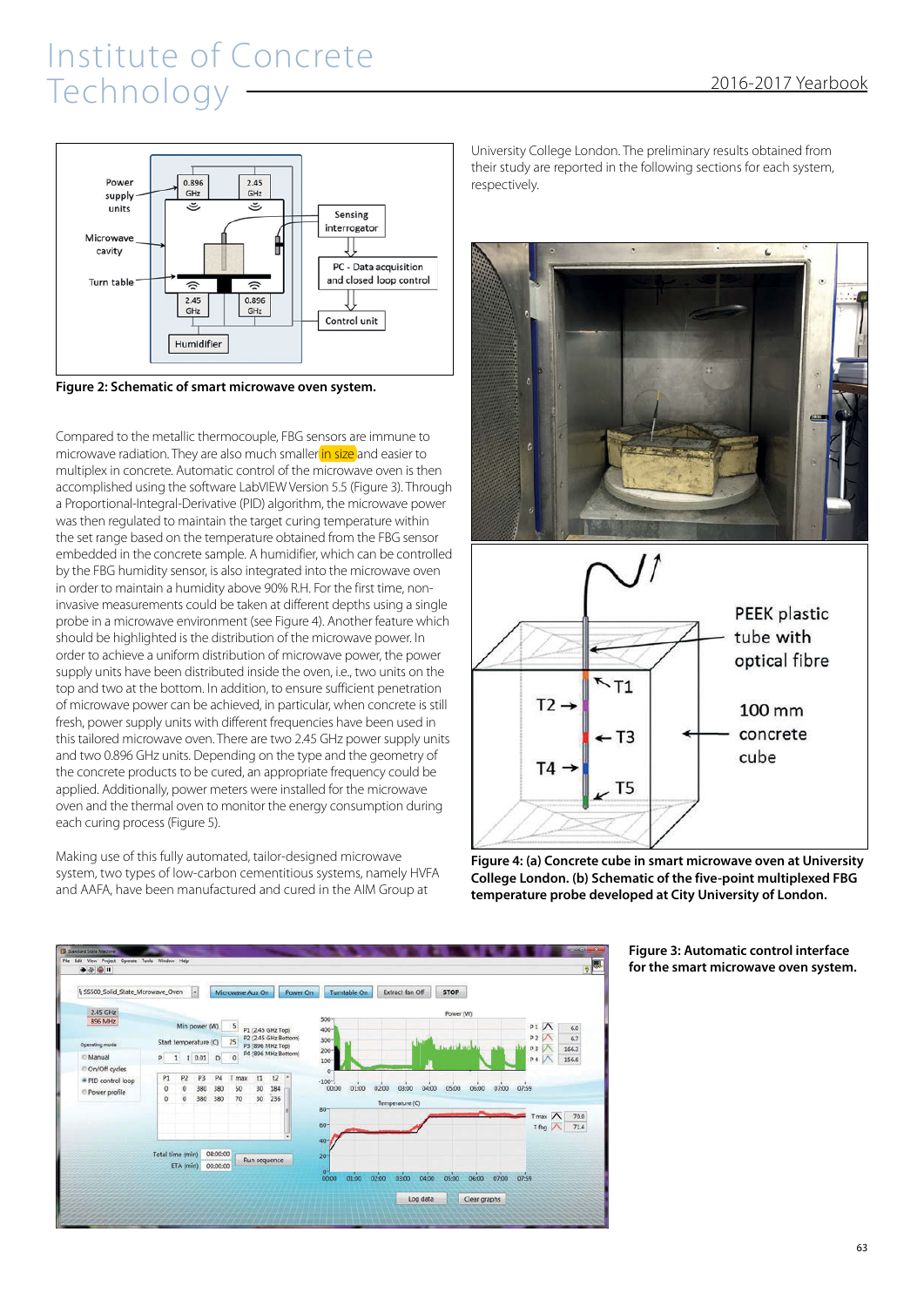

**Figure 5: Power meter for monitoring the energy consumption.**

#### CURING HIGH VOLUME FLY ASH CONCRETE WITH MICROWAVE OVEN

With the implementation of *BRE Environmental & Sustainability Standard BES 6001 - Framework Standard for the Responsible Sourcing of Construction Products [21*], UK concrete industry is under the pressure to reduce their carbon footprint. However, as the main constituent material in concrete, PC contributes to the most of the embodied carbon dioxide (ECO<sub>2</sub>) in concrete, mainly due to the decarbonation of limestone and the consumption of large amount of fuel and energy during its manufacture process. As a result, the ECO<sub>2</sub> of PC is 830 kg/t<sup>[22]</sup> and the global cement manufacture accounts for  $\sim$  5% of the  $CO<sub>2</sub>$  produced by mankind annually. One way to reduce the carbon footprint of concrete is to replace PC with by-products from other industry because they usually have much lower ECO<sub>2</sub> than PC. For example, fly ash only has  $ECO<sub>2</sub>$  of 10 kg/t  $[22]$ . Therefore, replacing PC with fly ash can significantly reduce the  $ECO<sub>2</sub>$  of concrete, offering a good potential to develop a low-carbon concrete. The current BS EN 197-1<sup>[23]</sup> and BS 8500-1<sup>[24]</sup> permit the replacement of PC with up to 55% fly ash in blended cement systems. However, the early strength of the blends with high levels of fly ash is usually low (Bentz, 2010, Bentz and Ferraris, 2010, Kayali and Ahmed, 2013, Atis, 2002). Consequently, the current average replacement level of fly ash across all type of concretes in UK is only approximately 18%. To increase the early strength of HVFA concrete, thermal curing can be employed.

However, thermal curing can significantly increase the  $ECO<sub>2</sub>$  of the final concrete products, offsetting the benefit could be achieved from fly ash. Making use of the tailored microwave system developed in our Innovate UK project, a high volume fly ash concrete (55% of Portland cement was replaced by a low calcium fly ash) was cured in the microwave oven (at 70  $\degree$ C and  $\geq$  90% R. H.) and its energy consumption and strength immediately after microwave curing were compared with those obtained in an environmental chamber (at 60  $^{\circ}$ C and  $\geq$ 90% R. H.). It should be noted that, due to the fully automated control system available in the microwave system, the 70  $\rm{^{\circ}C}$  in microwave curing was the highest temperature inside the concrete samples whilst in the case of the environmental chamber, 60  $\degree$ C was the chamber temperature in order to simulate the industry practice – this also demonstrates the advantage of the microwave system in controlling the temperature profile inside concrete. To make a fair comparison, the curing duration of the concrete samples in the environmental chamber has been determined based on equal maturity as that in microwave curing. From the results in Table 1, it can be seen that whilst similar compressive strength was obtained from both systems after a nearly eight hours thermal curing in both cases, the energy consumption in the microwave system was much lower, representing a 73% reduction in energy consumption. Furthermore, the total curing duration (including both the delay time and thermal curing time) was only nine hours for microwave curing, which is much shorter than the 14 hours and 27 minutes needed for the concrete samples cured in environmental chamber. These results clearly demonstrate that, compared to conventional thermal curing, microwave is a fast and lowenergy alternative curing technique for manufacturing HVFA-based precast concrete products.

#### **Table 1: Compressive strength and energy consumption of HVFA from different curing methods.**

| <b>Curing method</b>            | Delay time<br>(hr: min) | <b>Duration of</b><br>thermal curing<br>(hr: min) | <b>Total</b><br><b>Duration</b><br>(hr: min) | <b>Total energy</b><br>consumption<br>(kJ) | Compressive<br>strength (MPa) | <b>Energy</b><br>consumption<br>(kJ/MPa) |
|---------------------------------|-------------------------|---------------------------------------------------|----------------------------------------------|--------------------------------------------|-------------------------------|------------------------------------------|
| <b>Environmental</b><br>chamber | 6:45                    | 7:42                                              | 14:27                                        | 65808                                      | 14.76                         | 4459                                     |
| Microwave oven                  | 1:00                    | 8:00                                              | 9:00                                         | 18731                                      | 15.56                         | 1204                                     |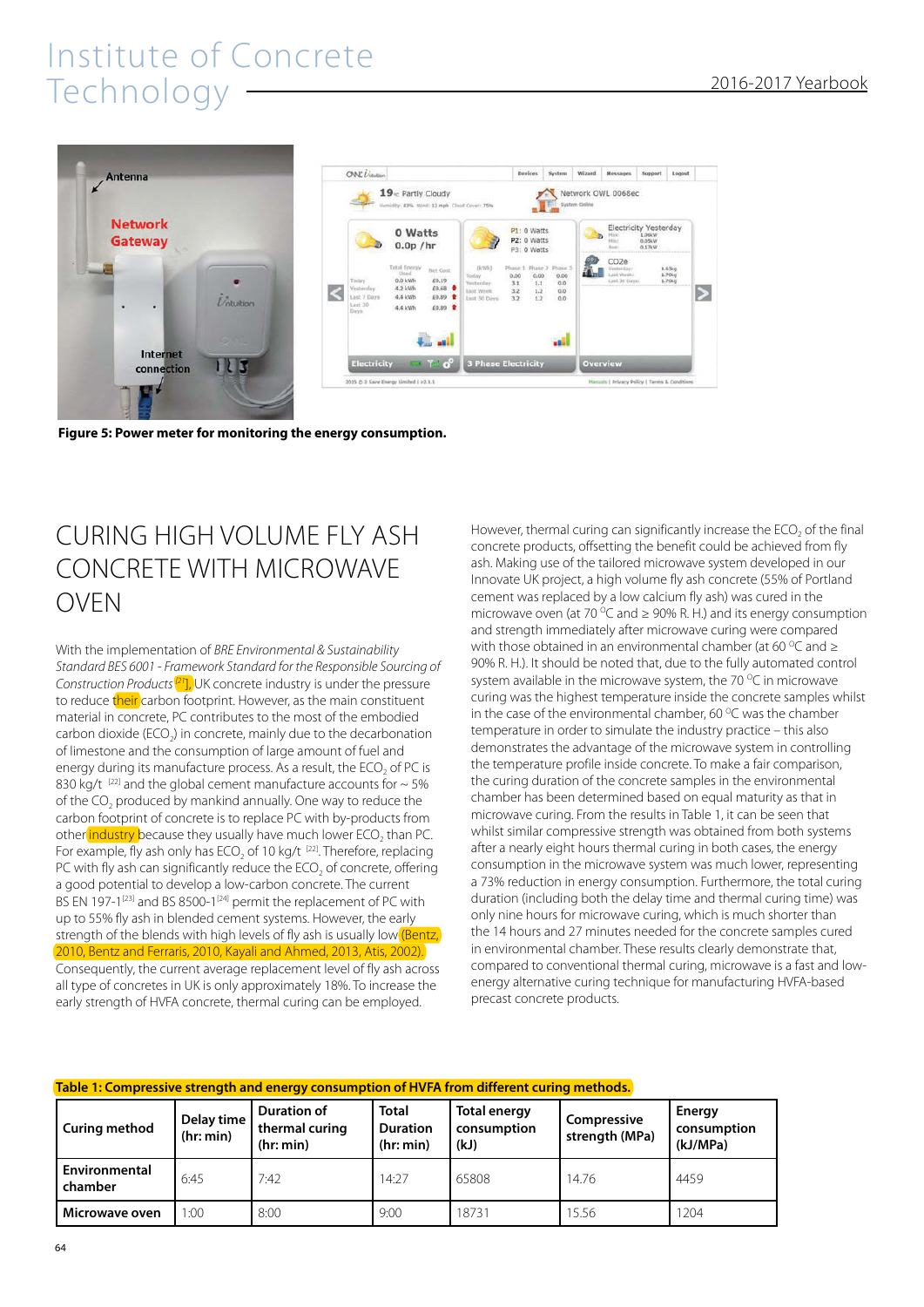#### CURING ALKALI-ACTIVATED FLY ASH WITH MICROWAVE OVEN

In addition to the HVFA concrete which is based on PC system, another approach to develop low-carbon cementitious material by utilising the low carbon footprint of fly ash is through AAFA. Different from HVFA, in AAFA system, no PC or PC clinker is needed. In this system, fly ash (100%) is activated by alkaline activators<sup>[29]</sup>. Compared to PC system, AAFA generates lower CO<sub>2</sub> emission, consumes less energy and possesses superior durability  $\frac{30,311}{2}$  However, the strength development of AAFA is very slow under room temperature and thermal curing is essential for the initiation of the chemical reaction and then subsequent strength gain [32,33]. Currently, the prevailing curing method for AAFA is thermal curing at 85°C, which normally takes more than 8 hours to obtain an early strength of above 20 MPa [33]. The main drawback of this thermal curing is, again, its high energy consumption, offsetting the environmental benefits which could be obtained from AAFA itself.

Using the tailored microwave system, a multi-stage microwave curing regime has been developed in AIM Group at University College London [34]. Table 2 shows the results obtained from an 8M sodium hydroxide activated fly ash system. Both microwave oven and electric oven have been used. The energy consumption during each curing process was also monitored by the power meter. It can be seen that, with 4.5 hours' multi-stage curing, the microwave cured AAFA (MW AAFA) obtained higher strength than that cured by the electric oven (OV AAFA), i.e. 35.66 MPa as compared to 28.10 MPa, which is around 27% increase. More importantly, the energy consumption per strength gained (kJ/ MPa) was only 191.81 KJ/MPa for the MW AAFA whereas this was 330.92 KJ/MPa for the OV AAFA, representing a 42% reduction in the energy consumption from the microwave curing as compared to the conventional thermal curing.

### CONCLUSIONS

Compared to conventional accelerated curing techniques, such as steam curing, microwave curing is a fast and more energy efficient alternative curing technique. By incorporating the advanced optical fibre sensor system and the state-of-the art microwave technology, a fully automated microwave curing system has been established at University College London for manufacturing low-carbon concretes. The two low-carbon systems currently investigated at UCL, namely, high volume fly ash concrete and alkali-activated fly ash, indicate that, by using the microwave curing technique, the low-carbon performance can be achieved from both systems whilst the early strength was not affected. The current results also demonstrate a good potential of microwave curing for manufacturing low-carbon precast concrete elements in the future.

### ACKNOWLEDGEMENTS

The authors would like to express their appreciation to Innovative UK for the financial support. All the members of the Advisory Committee, including Gamma Consultants, British Precast Concrete Federation, Highways Agency, Mineral Products Association, The Concrete Society, United Kingdom Quality Ash Association and Constructing Future Ltd., are also gratefully acknowledged.

### REFERENCES

- 1. MCCALL, W. C. 1996. *Accelerated concrete curing: The basics*.
- 2. CI 1980. ACI 517.2R-80 *Accelerated curing of concrete at atmospheric pressure* - State of the art. American Concrete **Institute**
- 3. HWANG, S. D., KHATIB, R., LEE, H. K., LEE, S. H. & KHAYAT, K. H. 2012. Optimization of steam-curing regime for high-strength, self-consolidating concrete for precast, prestressed concrete applications. *PCI Journal*, 48-62.
- 4. LEVITT, M. 2008. *Precast Concrete: Materials, Manufacture, Properties and Usage* London Taylor & Francis.
- 5. WATSON, A. 1968, Curing of Concrete, in: E.C. Okress (Ed.), *Microwave Power Engineering, volume 2*, Academic Press, New York, 108–110.
- 6. WU, X. Q., DONG, J. G. & TANG, M. S. 1987. Microwave Curing Technique in Concrete Manufacture. *Cement and Concrete Research*, 17, 205-210.7
- 7. LEUNG, C. K. Y. & PHEERAPHAN, T. 1997. Determination of optimal process for microwave curing of concrete. *Cement and Concrete Research*, 27, 463-472.
- 8. RATTANADECHO, P., SUWANNAPUM, N., CHATVEERA, B., ATONG, D. & MAKUL, N. 2008. Development of compressive strength of cement paste under accelerated curing by using a continuous microwave thermal processor. *Materials Science and Engineering a- Structural Materials Properties Microstructure and Processing*, 472, 299-307.
- 9. SAUL, A. G. A. 1951. Principles underlying the steam curing of concrete at atmospheric pressure. *Magazine of Concrete Research*. London.
- 10. THOMPSON, M. S. & LAING, J. 1969. The selection of optimum steam-curing regimes for large concrete components. *Concrete*.
- 11. NEVILLE, A. M. 2011. *Properties of Concrete Harlow*, Prentice Hall.
- 12. MCHW 2005. *Manual of contract documents for highway works volume 1* specification for highway works.
- 13. TAYLOR, H. F. W., FAMY, C. & SCRIVENER, K. L. 2001. Delayed ettringite formation. *Cement and Concrete Research*, 31, 683-693.

| Table 2: Compressive strength and energy consumption of AAFA from different curing methods. |                         |                                         |                                    |                                      |                                       |  |  |  |  |
|---------------------------------------------------------------------------------------------|-------------------------|-----------------------------------------|------------------------------------|--------------------------------------|---------------------------------------|--|--|--|--|
| Curing method                                                                               | Delay time<br>(hr: min) | Duration of thermal<br>curing (hr: min) | Total energy<br>  consumption (kJ) | <b>Compressive</b><br>strength (MPa) | <b>Energy consumption</b><br>(kJ/MPa) |  |  |  |  |
| Electric oven (OV AAFA)                                                                     | .00.                    | 4:30                                    | 9299                               | 28.10                                | 330.92                                |  |  |  |  |
| Microwave oven (MW AAFA)                                                                    | 00:1                    | 4:30                                    | 6840                               | 35.66                                | 191.81                                |  |  |  |  |

#### **Table 2: Compressive strength and energy consumption of AAFA from different curing methods.**